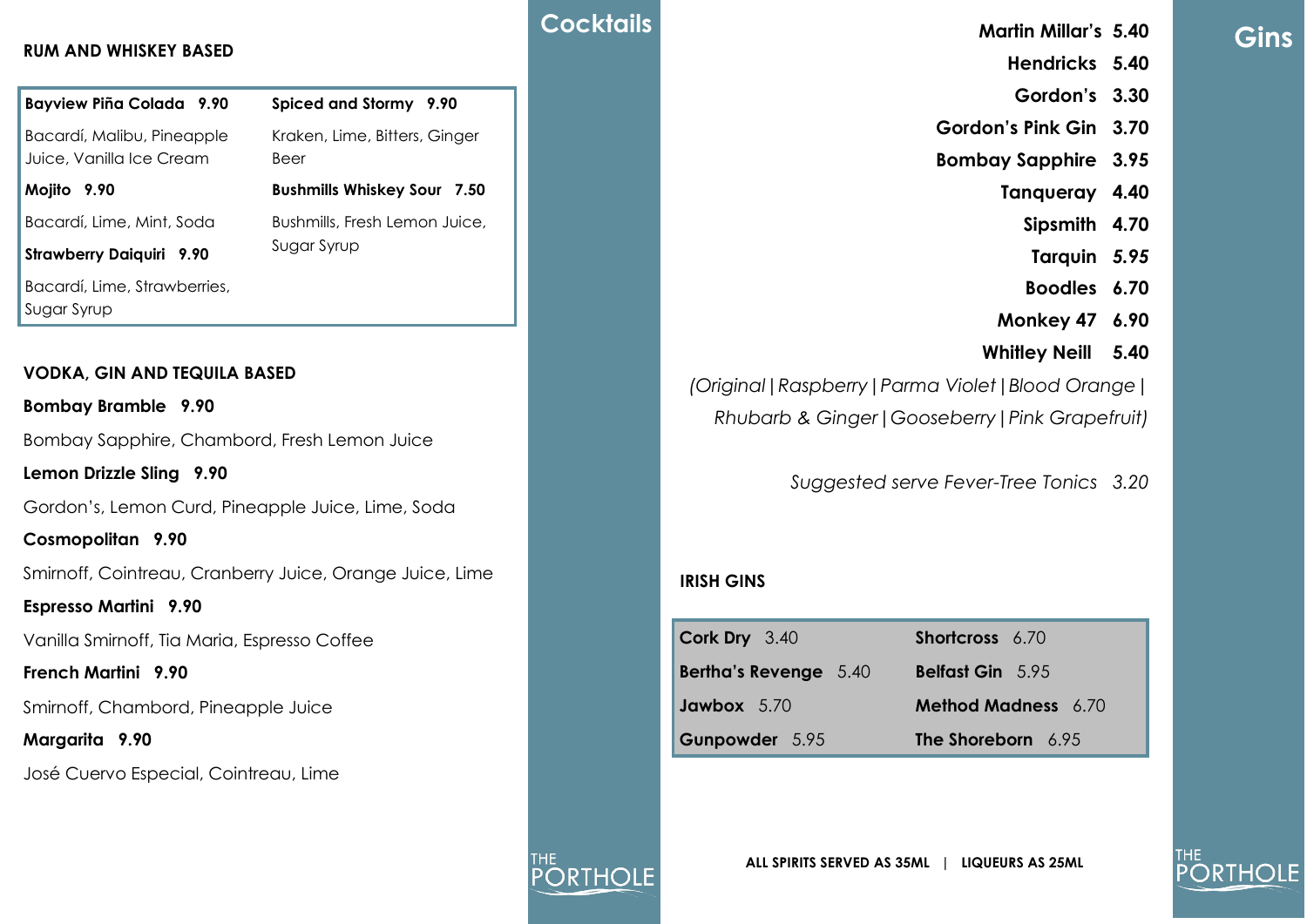# **WHISKEYS**

Jameson 3.40 Jameson Redbreast 5.50

Powers 3.40

Coleraine 3.50 Connemara 6.50

Silka 3.95

The Quiet Man 4.20

 $I$  ir 4.50

McConnell's 3.80

# **BUSHMILLS WHISKEY**

Original 3.40

Black Bush 3.70

Red Bush 3.60

Bushmills 10yr 4.70

Bushmills 12yr 7.60

Bushmills 16yr 14.50

Bushmills 21yr 18.50

Caribbean Rum Cask 3.80

American Oak Cask 3.80



*Causeway Collection* **Sauternes Cask 9.95 Marsala Cask 42.00 PORTHOLE** 

# **LIQUEURS**

**Irish** 

**Whiskey**

Cointreau 4.00 Pernod 4.00 Sambuca 4.00 Baileys 4.50 Amaretto 4.00 Amaretto Velvet 4.00 Drambuie 4.00 Irish Mist 4.00 Crème de Menthe 4.00 Grand Marnier 4.00 Yellaman Vodka Liqueur 4.00 José Tequila Silver|Gold 4.00

# **WHISKYS**

Famous Grouse 3.40 Bells 3.40 Teachers 3.40 Laphroig 5.15 Talisker 10Yr 5.50 Glenmoranghie 4.60 Glenfiddich 12Yr 5.60 Isle of Jura 10Yr 5.50 Highland Park 12Yr 5.50 Ardbeg 5.50 Oban 14Yr 6.50 Dalwhinnie 15Yr 6.50 Lagavulin 16Yr 8.50 Macallan 10Yr 5.50 Auchentoshan 10Yr 5.50 Bruichladdich 12Yr 6.50 Loch Lomand 3.50 Loch Lomond 12Yr 5.50 Loch Lomond The Open 17.95

### **COGNACS**

Hennessy 4.75 Remy Martin VSOP 5.95 Armagnac 5.50

### **FORTIFIED WINES**

Harvey's Bristol Cream 3.95 Tio Pepe 3.95 Taylor's Ruby Port 3.95 Martini 3.95

**Digestifs & Scotch**

THE.

**PORTHOLE** 

**ALL SPIRITS SERVED AS 35ML MEASURE | LIQUEURS AS 25ML**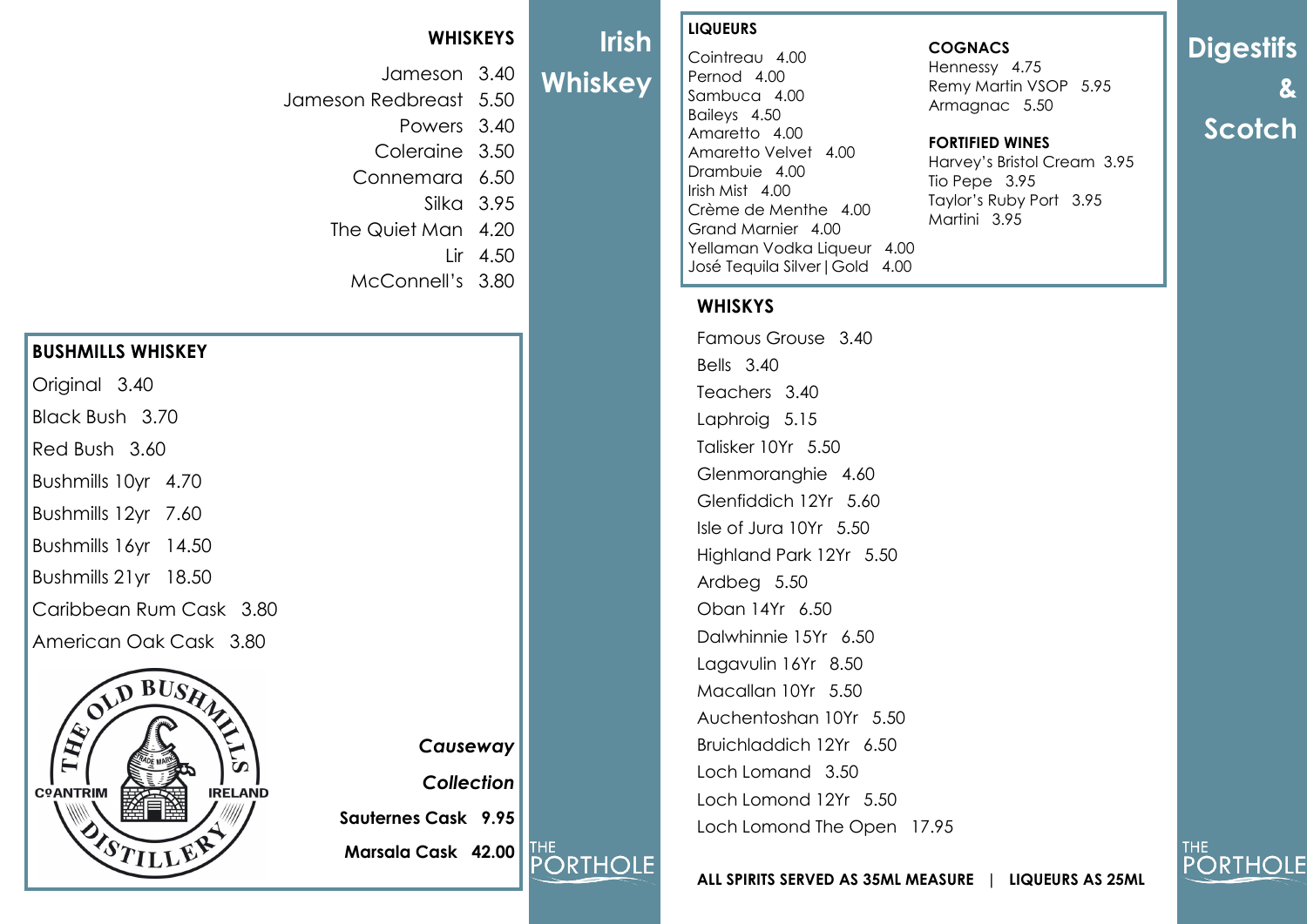| Lager              | Ale             |
|--------------------|-----------------|
| Tennents 5.00      | Hallion 5.40    |
| Stella 5.40        | Five Lamps 5.00 |
| Coors Light 5.00   | Cider           |
| Heverlee 5.40      | Magners 5.00    |
| Peroni 5.60        | Outcider 5.00   |
| <b>IPA</b>         | <b>Stout</b>    |
| Maggie's Leap 5.40 | Guinness 5.00   |
| West Bay 5.95      |                 |
|                    |                 |

# **BOTTLES**

- Budweiser 3.75
- Coors Light 3.75
	- Corona 3.75
	- Heineken 3.75
- Hop House 13 3.75
	- Erdinger 4.50
- Bru *Gluten Free (500ml)* 4.90

LACADA

Tidal Streams Table Beer 5.75

East the Beast IPA 5.95 West Bay Citra IPA 5.95



THE.

**PORTHOLE** 

# **BEERS BEERS**

# **WHITE**

Havalos *Sauvignon Blanc* (Chile) 5.50 Babington Brook *Chardonnay* (Aus) 5.50 Rocca Ventosa *Pinot Grigio* (Italy) 5.50 Lawson's Dry Hills *Sauvignon Blanc* (NZ) 7.50 Domaine La Guiberte *Sancerre* (France) 8.50

### **BLUSH**

Devil's Ridge *Zinfandel Rose* (USA) 5.25

# **SOFT DRINKS**

Coca Cola | Diet Coke | Coke Zero 2.90 Sprite | Fanta Orange | Fanta Lemon 2.90 Britvic 55 Apple | Orange 3.20 Red Bull 3.50 Lucozade 3.00 Ginger Beer 2.90 Still Water | Sparkling Water 500ml 2.70 1L 4.00 Pure Apple Juice 3.00 Fruit Juice 2.70 Orange | Tomato | Pineapple | Cranberry Schwepps 2.50 White Lemonade | Tonic Water | Slimline Tonic Soda Water | Bitter Lemon | Ginger Ale Fever-Tree 3.20 Premium Tonic Water | Refreshingly Light Tonic Elderflower Tonic Water

# **WINE BY THE GLASS 175ml**

## **RED**

Havalos *Merlot* (Chile) 5.50 Babington Brook *Shiraz* (Aus) 5.50 Conde de Valdemar *Rioja Crianza* (Spain) 6.00 Windy Peak *Pinot Noir* (Aus) 6.20 Château Les Milliaux *Bordeaux* (France) 7.00

### **SPARKLING**

Valdo *Prosecco* (Italy) 5.95 Pierre Zéro *Chardonnay* 0% (France) 5.95

**Wine & Soft Drinks**

THE<sub></sub>

**PORTHOLE**